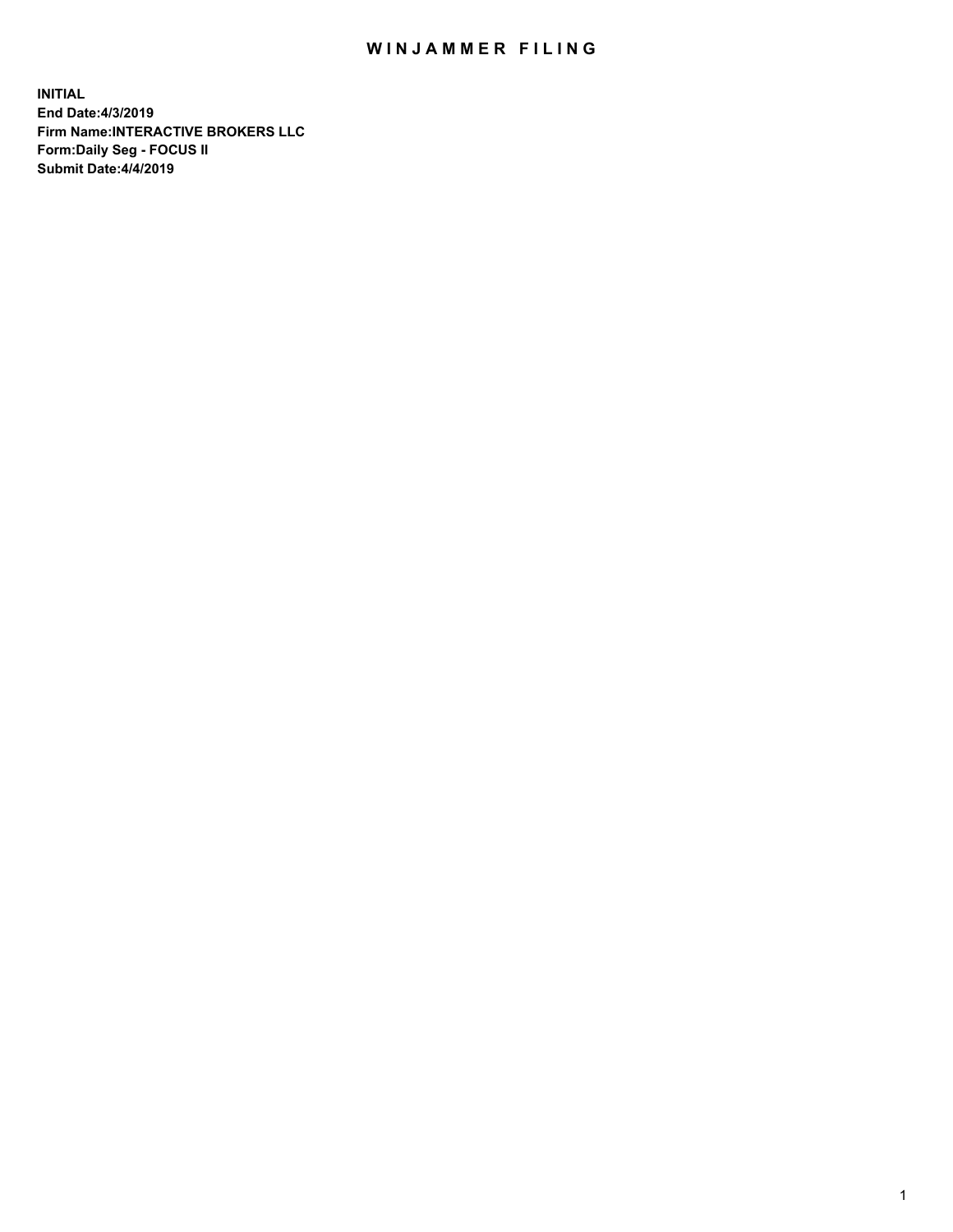**INITIAL End Date:4/3/2019 Firm Name:INTERACTIVE BROKERS LLC Form:Daily Seg - FOCUS II Submit Date:4/4/2019 Daily Segregation - Cover Page**

| Name of Company                                                                                                                                                                                                                                                                                                                | <b>INTERACTIVE BROKERS LLC</b>                                                      |
|--------------------------------------------------------------------------------------------------------------------------------------------------------------------------------------------------------------------------------------------------------------------------------------------------------------------------------|-------------------------------------------------------------------------------------|
| <b>Contact Name</b>                                                                                                                                                                                                                                                                                                            | James Menicucci                                                                     |
| <b>Contact Phone Number</b>                                                                                                                                                                                                                                                                                                    | 203-618-8085                                                                        |
| <b>Contact Email Address</b>                                                                                                                                                                                                                                                                                                   | jmenicucci@interactivebrokers.c<br>om                                               |
| FCM's Customer Segregated Funds Residual Interest Target (choose one):<br>a. Minimum dollar amount: ; or<br>b. Minimum percentage of customer segregated funds required:% ; or<br>c. Dollar amount range between: and; or<br>d. Percentage range of customer segregated funds required between:% and%.                         | $\overline{\mathbf{0}}$<br>$\overline{\mathbf{0}}$<br>155,000,000 245,000,000<br>00 |
| FCM's Customer Secured Amount Funds Residual Interest Target (choose one):<br>a. Minimum dollar amount: ; or<br>b. Minimum percentage of customer secured funds required:% ; or<br>c. Dollar amount range between: and; or<br>d. Percentage range of customer secured funds required between:% and%.                           | $\overline{\mathbf{0}}$<br>$\pmb{0}$<br>80,000,000 120,000,000<br>00                |
| FCM's Cleared Swaps Customer Collateral Residual Interest Target (choose one):<br>a. Minimum dollar amount: ; or<br>b. Minimum percentage of cleared swaps customer collateral required:% ; or<br>c. Dollar amount range between: and; or<br>d. Percentage range of cleared swaps customer collateral required between:% and%. | $\overline{\mathbf{0}}$<br>$\underline{\mathbf{0}}$<br>0 <sub>0</sub><br>00         |

Attach supporting documents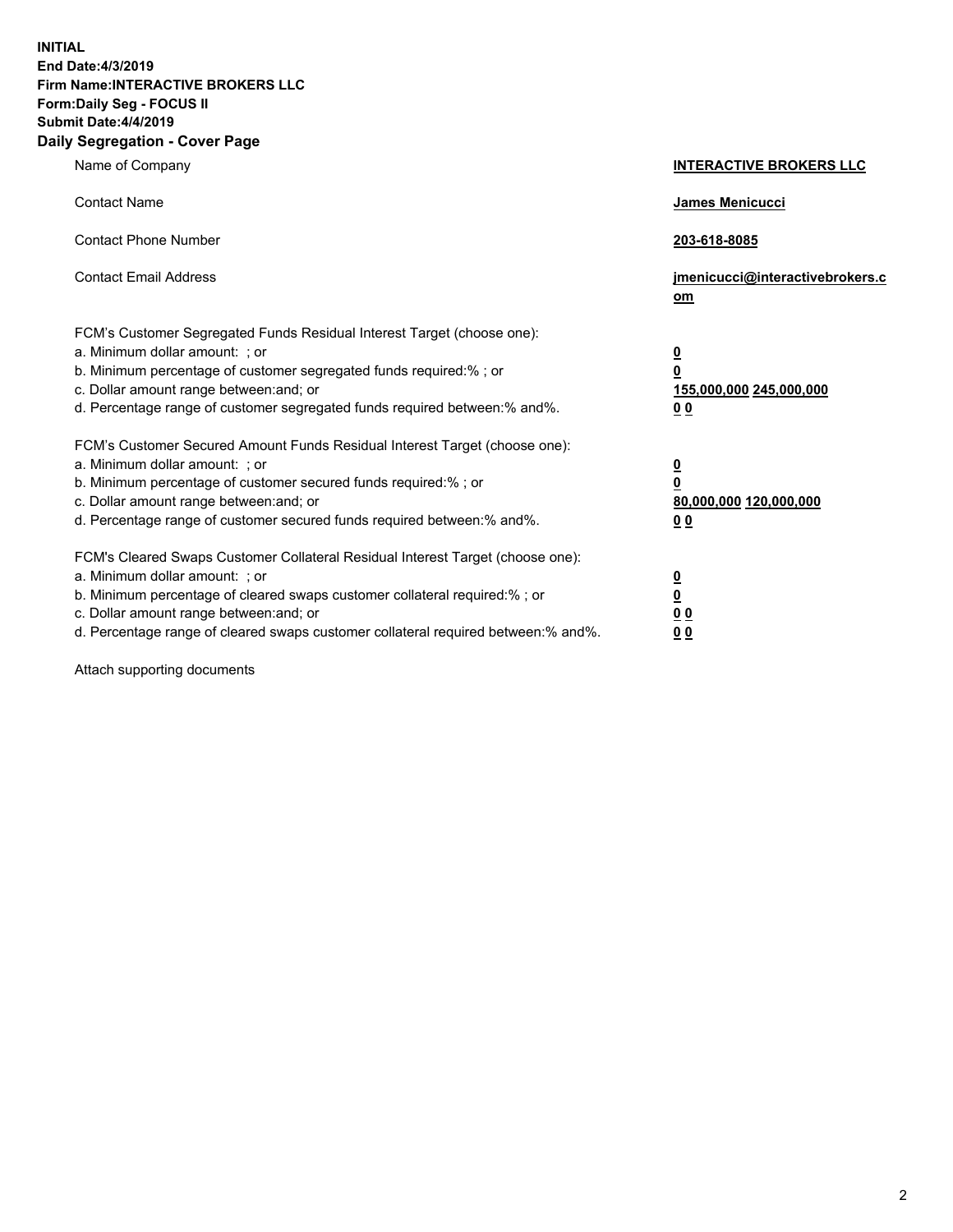## **INITIAL End Date:4/3/2019 Firm Name:INTERACTIVE BROKERS LLC Form:Daily Seg - FOCUS II Submit Date:4/4/2019 Daily Segregation - Secured Amounts**

|     | Pany Obyroganon Oboaroa Annoann                                                                            |                                                      |
|-----|------------------------------------------------------------------------------------------------------------|------------------------------------------------------|
|     | Foreign Futures and Foreign Options Secured Amounts                                                        |                                                      |
|     | Amount required to be set aside pursuant to law, rule or regulation of a foreign                           | $0$ [7305]                                           |
|     | government or a rule of a self-regulatory organization authorized thereunder                               |                                                      |
| 1.  | Net ledger balance - Foreign Futures and Foreign Option Trading - All Customers                            |                                                      |
|     | A. Cash                                                                                                    | 430,231,567 [7315]                                   |
|     | B. Securities (at market)                                                                                  | $0$ [7317]                                           |
| 2.  | Net unrealized profit (loss) in open futures contracts traded on a foreign board of trade                  | 11,386,991 [7325]                                    |
| 3.  | Exchange traded options                                                                                    |                                                      |
|     | a. Market value of open option contracts purchased on a foreign board of trade                             | 122,618 [7335]                                       |
|     | b. Market value of open contracts granted (sold) on a foreign board of trade                               | -12,787 [7337]                                       |
| 4.  | Net equity (deficit) (add lines 1. 2. and 3.)                                                              | 441,728,389 [7345]                                   |
| 5.  | Account liquidating to a deficit and account with a debit balances - gross amount                          | 5,632 [7351]                                         |
|     | Less: amount offset by customer owned securities                                                           | 0 [7352] 5,632 [7354]                                |
| 6.  | Amount required to be set aside as the secured amount - Net Liquidating Equity                             | 441,734,021 [7355]                                   |
|     | Method (add lines 4 and 5)                                                                                 |                                                      |
| 7.  | Greater of amount required to be set aside pursuant to foreign jurisdiction (above) or line<br>6.          | 441,734,021 [7360]                                   |
|     | FUNDS DEPOSITED IN SEPARATE REGULATION 30.7 ACCOUNTS                                                       |                                                      |
| 1.  | Cash in banks                                                                                              |                                                      |
|     | A. Banks located in the United States                                                                      | 54,600,567 [7500]                                    |
|     | B. Other banks qualified under Regulation 30.7                                                             | 0 [7520] 54,600,567 [7530]                           |
| 2.  | Securities                                                                                                 |                                                      |
|     | A. In safekeeping with banks located in the United States                                                  | 412,303,502 [7540]                                   |
|     | B. In safekeeping with other banks qualified under Regulation 30.7                                         | 0 [7560] 412,303,502 [7570]                          |
| 3.  | Equities with registered futures commission merchants                                                      |                                                      |
|     | A. Cash                                                                                                    | $0$ [7580]                                           |
|     | <b>B.</b> Securities                                                                                       | $0$ [7590]                                           |
|     | C. Unrealized gain (loss) on open futures contracts                                                        | $0$ [7600]                                           |
|     | D. Value of long option contracts                                                                          | $0$ [7610]                                           |
|     | E. Value of short option contracts                                                                         | 0 [7615] 0 [7620]                                    |
| 4.  | Amounts held by clearing organizations of foreign boards of trade                                          |                                                      |
|     | A. Cash                                                                                                    | $0$ [7640]                                           |
|     | <b>B.</b> Securities                                                                                       | $0$ [7650]                                           |
|     | C. Amount due to (from) clearing organization - daily variation                                            | $0$ [7660]                                           |
|     | D. Value of long option contracts                                                                          | $0$ [7670]                                           |
|     | E. Value of short option contracts                                                                         | 0 [7675] 0 [7680]                                    |
| 5.  | Amounts held by members of foreign boards of trade                                                         |                                                      |
|     | A. Cash                                                                                                    | 91,835,937 [7700]                                    |
|     | <b>B.</b> Securities                                                                                       | $0$ [7710]                                           |
|     | C. Unrealized gain (loss) on open futures contracts                                                        | 3,724,768 [7720]                                     |
|     | D. Value of long option contracts                                                                          | 122,618 [7730]                                       |
|     | E. Value of short option contracts                                                                         | <mark>-12,787</mark> [7735] <b>95,670,536</b> [7740] |
| 6.  | Amounts with other depositories designated by a foreign board of trade                                     | $0$ [7760]                                           |
| 7.  | Segregated funds on hand                                                                                   | $0$ [7765]                                           |
| 8.  | Total funds in separate section 30.7 accounts                                                              | 562,574,605 [7770]                                   |
| 9.  | Excess (deficiency) Set Aside for Secured Amount (subtract line 7 Secured Statement<br>Page 1 from Line 8) | 120,840,584 [7380]                                   |
| 10. | Management Target Amount for Excess funds in separate section 30.7 accounts                                | 80,000,000 [7780]                                    |
| 11. | Excess (deficiency) funds in separate 30.7 accounts over (under) Management Target                         | 40,840,584 [7785]                                    |
|     |                                                                                                            |                                                      |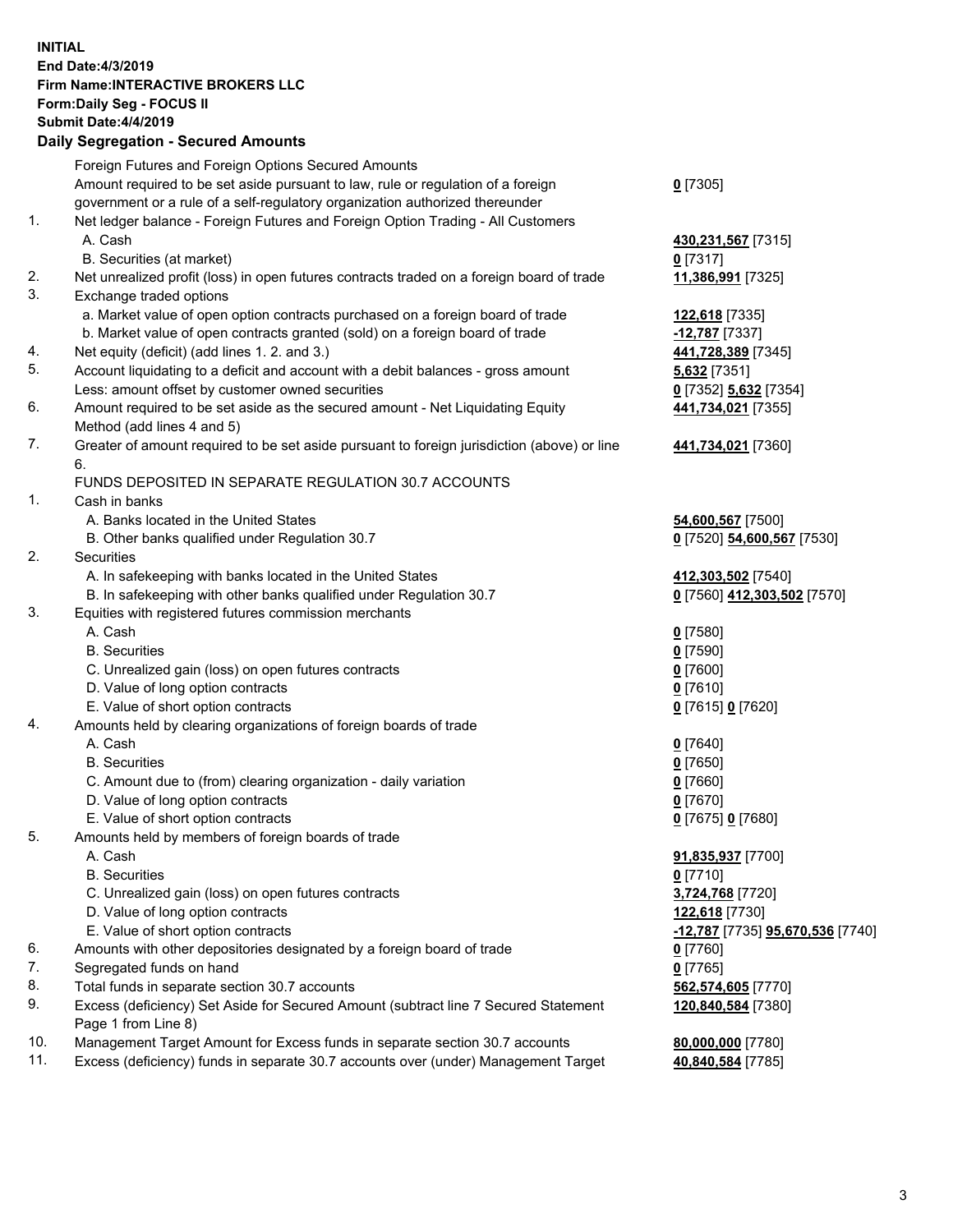|     | <b>INITIAL</b>                                                                      |                           |
|-----|-------------------------------------------------------------------------------------|---------------------------|
|     | End Date: 4/3/2019                                                                  |                           |
|     | <b>Firm Name: INTERACTIVE BROKERS LLC</b>                                           |                           |
|     | Form: Daily Seg - FOCUS II                                                          |                           |
|     | <b>Submit Date: 4/4/2019</b>                                                        |                           |
|     | Daily Segregation - Segregation Statement                                           |                           |
|     | SEGREGATION REQUIREMENTS(Section 4d(2) of the CEAct)                                |                           |
| 1.  | Net ledger balance                                                                  |                           |
|     | A. Cash                                                                             | 3,771,363,593 [7010]      |
|     | B. Securities (at market)                                                           | $0$ [7020]                |
| 2.  | Net unrealized profit (loss) in open futures contracts traded on a contract market  | 16,480,579 [7030]         |
| 3.  | Exchange traded options                                                             |                           |
|     | A. Add market value of open option contracts purchased on a contract market         | 135,898,012 [7032]        |
|     | B. Deduct market value of open option contracts granted (sold) on a contract market | -198,481,340 [7033]       |
| 4.  | Net equity (deficit) (add lines 1, 2 and 3)                                         | 3,725,260,844 [7040]      |
| 5.  | Accounts liquidating to a deficit and accounts with                                 |                           |
|     | debit balances - gross amount                                                       | 1,324,887 [7045]          |
|     | Less: amount offset by customer securities                                          | 0 [7047] 1,324,887 [7050] |
| 6.  | Amount required to be segregated (add lines 4 and 5)                                | 3,726,585,731 [7060]      |
|     | FUNDS IN SEGREGATED ACCOUNTS                                                        |                           |
| 7.  | Deposited in segregated funds bank accounts                                         |                           |
|     | A. Cash                                                                             | 494,439,955 [7070]        |
|     | B. Securities representing investments of customers' funds (at market)              | 2,262,875,430 [7080]      |
|     | C. Securities held for particular customers or option customers in lieu of cash (at | $0$ [7090]                |
|     | market)                                                                             |                           |
| 8.  | Margins on deposit with derivatives clearing organizations of contract markets      |                           |
|     | A. Cash                                                                             | 5,695,860 [7100]          |
|     | B. Securities representing investments of customers' funds (at market)              | 1,216,285,265 [7110]      |
|     | C. Securities held for particular customers or option customers in lieu of cash (at | $0$ [7120]                |
|     | market)                                                                             |                           |
| 9.  | Net settlement from (to) derivatives clearing organizations of contract markets     | 15,655,479 [7130]         |
| 10. | Exchange traded options                                                             |                           |
|     | A. Value of open long option contracts                                              | 136,425,161 [7132]        |
|     | B. Value of open short option contracts                                             | -199,066,144 [7133]       |
| 11. | Net equities with other FCMs                                                        |                           |
|     | A. Net liquidating equity                                                           | $0$ [7140]                |
|     | B. Securities representing investments of customers' funds (at market)              | $0$ [7160]                |
|     | C. Securities held for particular customers or option customers in lieu of cash (at | $0$ [7170]                |
|     | market)                                                                             |                           |
| 12. | Segregated funds on hand                                                            | $0$ [7150]                |
| 13. | Total amount in segregation (add lines 7 through 12)                                | 3,932,311,006 [7180]      |
| 14. | Excess (deficiency) funds in segregation (subtract line 6 from line 13)             | 205,725,275 [7190]        |
| 15. | Management Target Amount for Excess funds in segregation                            | 155,000,000 [7194]        |
| 16. | Excess (deficiency) funds in segregation over (under) Management Target Amount      | 50,725,275 [7198]         |

16. Excess (deficiency) funds in segregation over (under) Management Target Amount Excess